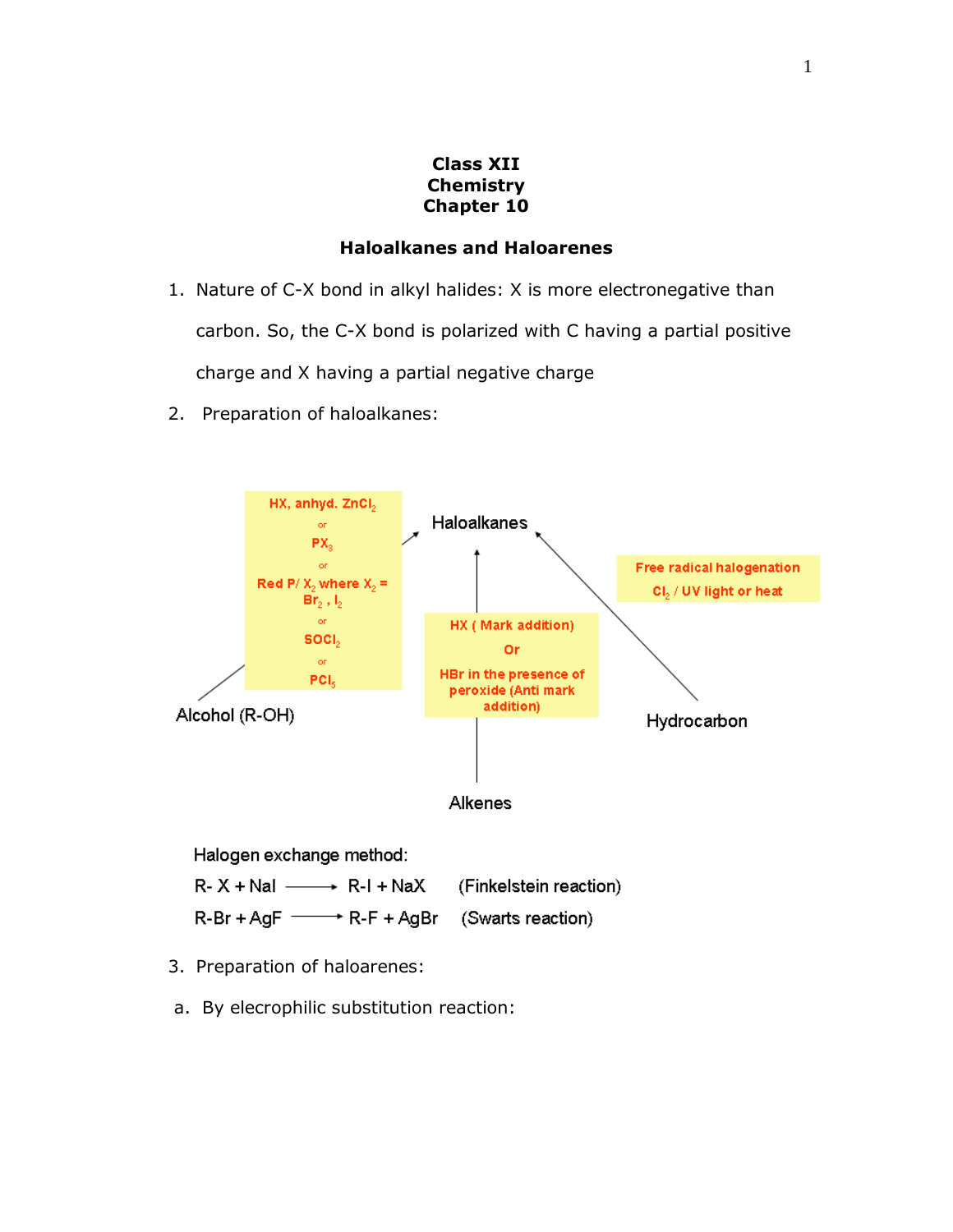

b. Sandmeyer's reaction:



c. Gattermann reaction:



d.

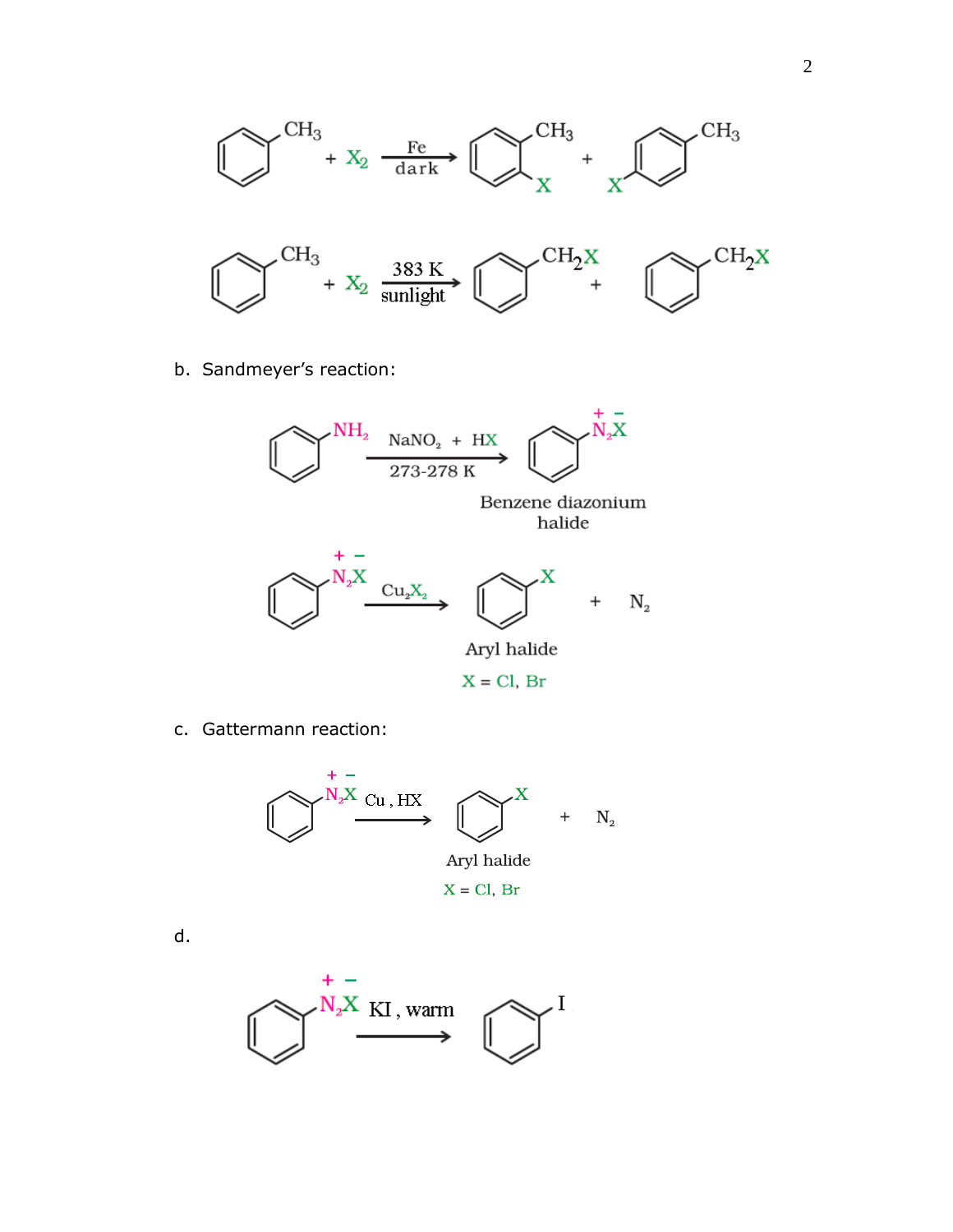e. Balz – Schiemann reaction:



- 4. Physical properties of haloalkanes:
	- **a.** Solubility. Although haloalkanes are polar in nature, yet they are practically very slightly soluble in water. In order for a haloalkane to dissolve in water, energy is required to overcome the attractions between the haloalkane molecules and break the hydrogen bonds between water molecules. However Haloalkanes are not able to form hydrogen bonds with water and therefore, less energy is released when new attractions are set up between the haloalkane and the water molecules because these are not as strong as the original hydrogen bonds in water molecules. As a result, solubility of haloalkanes in water is low.
	- **b.** Density:
		- Simple fluoro and chloroalkanes are lighter than water while bromides and polychloro devrivatives are heavier than water.
		- With the increase in number of carbon atoms, the densities go on increasing.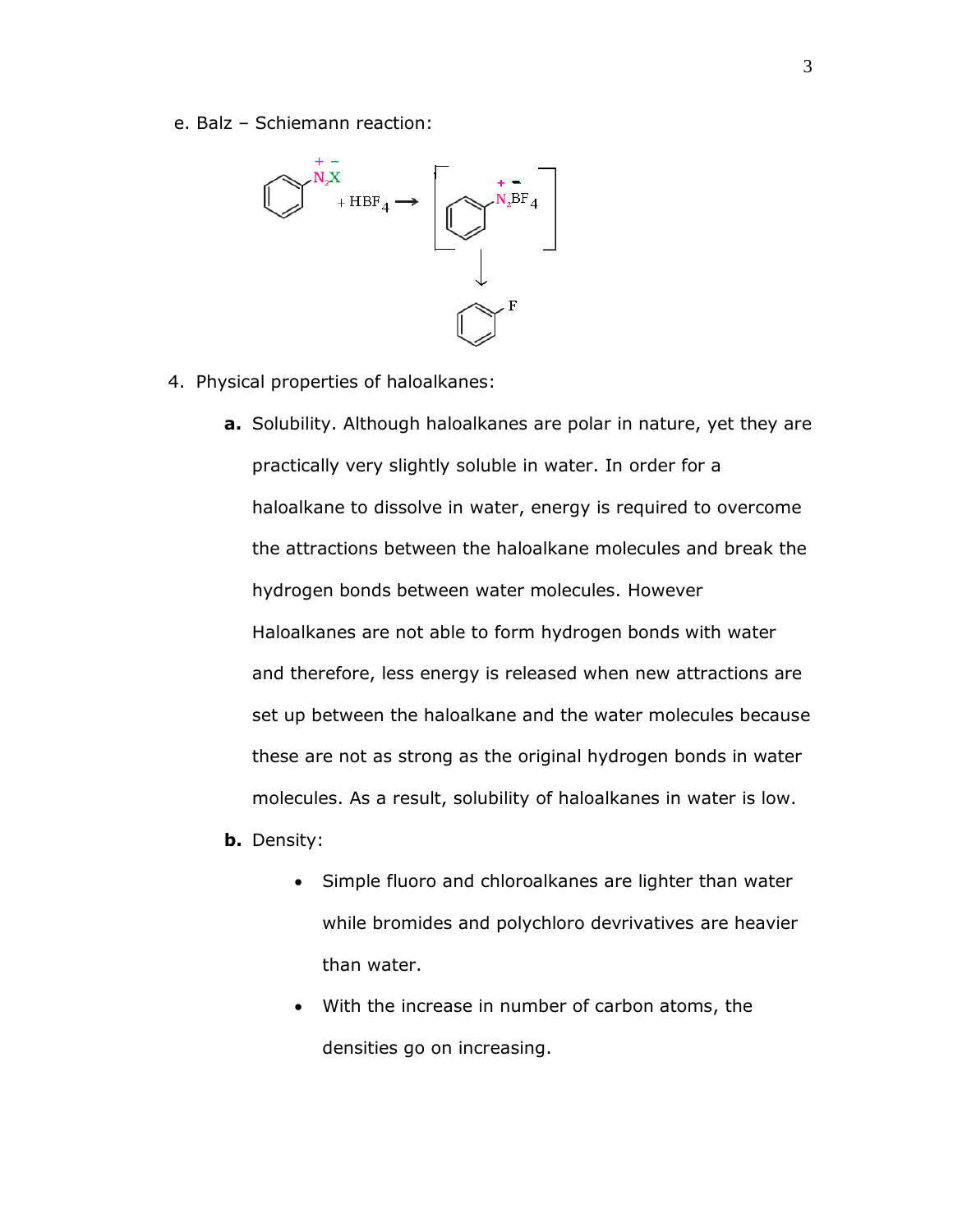- With the increase in number of halogen atoms, the densities go on increasing.
- The densities increase in the order:
- Fluoride < chloride < bromide < iodide
- The density also increases with increasing number and atomic mass of the halogen.
- **c.** Method and Boiling points:
	- Molecules of organic halogen compounds are generally polar. Due to the polarity as well as higher molecular mass as compared to the parent hydrocarbon, the intermolecular forces of attraction (dipole – dipole and van der Waals) between the molecules are stronger in halogen derivatives of alkanes. As a result melting and boiling points of chlorides, bromides and iodides are considerably higher than those of the parent hydrocarbon of comparable molecular mass.
	- Amongst themselves, the following trends are observed:
		- o For the same alkyl group the boiling points of alkyl chlorides, bromides and iodides follow the order RI > RBr > RCl > RF where R is an alkyl group. This is because with the increase in the size of the halogen, the magnitude of van der Waals force increase.
		- o In general, the boiling points of chloro, bromo and iodo compounds increase with increase in the number of halogen atoms.
		- o For the same halogen atom, the boiling points of haloalkanes increase with increase in the size of alkyl groups.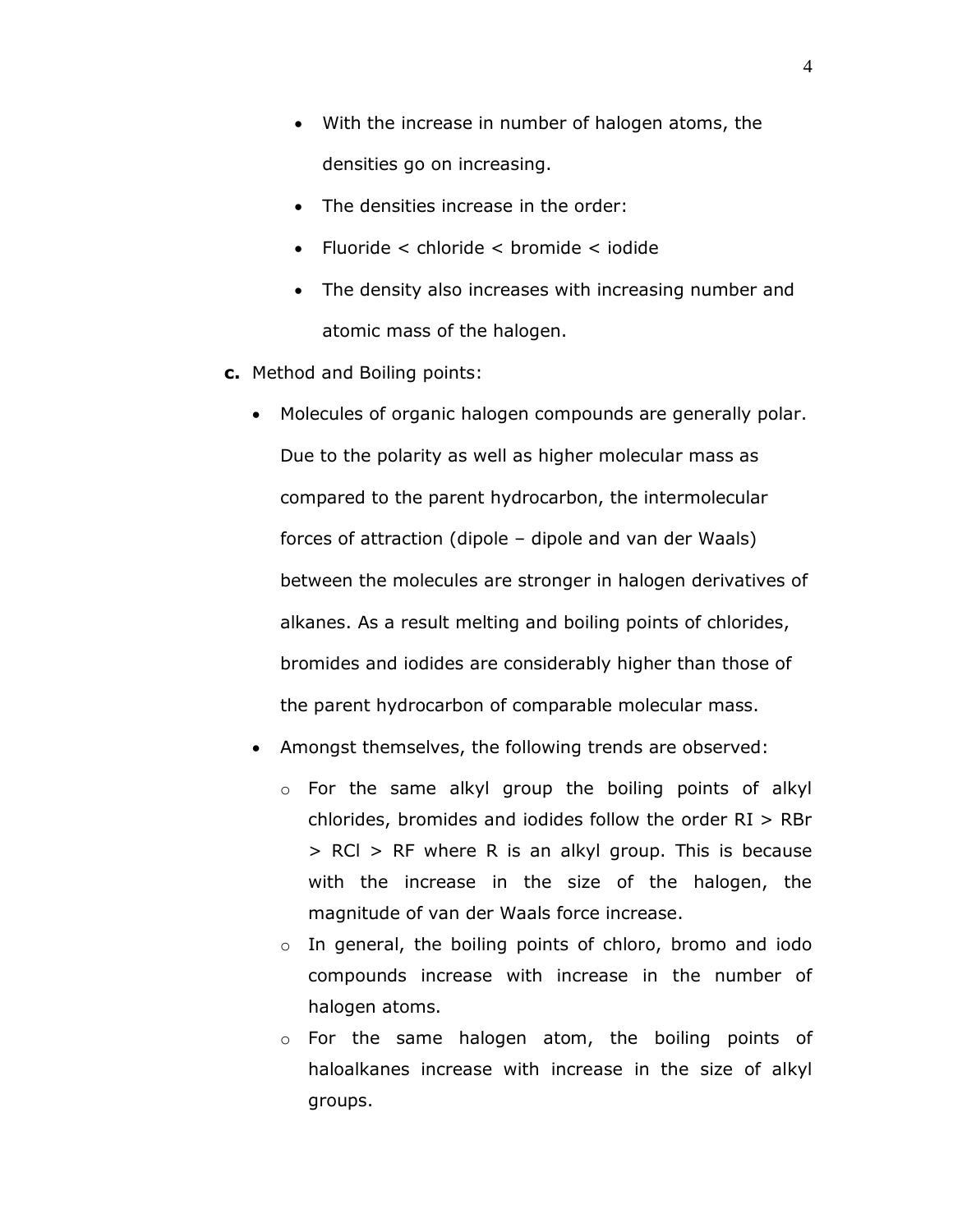- $\circ$  For isomeric alkyl halides, the boiling points decrease with branching. This is because branching of the chain makes the molecule more compact and, therefore, decrease the surface area. Due to decrease in surface area, the magnitude of van der Waals forces of attraction decreases and consequently, the boiling points of the branched chain compound is less than those of the straight chain compounds.
- 5. Physical Properties of Haloarenes:
	- a. These are generally colourless liquids or crystalline solids.
	- b. These are heavier than water.
	- c. Melting and boiling points of haloarenes:
		- Melting and boiling points of haloarenes are nearly the same as those of alkyl halides containing the same number of carbon atoms.
		- The boiling points of monohalogen derivatives of benzene are in the order:  $iodo > hromo > chloro > fluoro$
		- For the same halogen atom, the melting and boiling points increase as the size of the aryl group increases.
		- The melting point of para isomer is quite higher than that of ortho or meta isomers. This is due to the fast that is has symmetrical structure and there fore, its molecules can easily pack loosely in the crystal lattice. As a result intermolecular forces of attraction are stronger and therefore, greater energy is required to break its lattice and it melts at higher temperature.
	- 5. Chemical properties of haloalkanes:
		- **a.** Nucleophilic substitution reaction:

$$
N\bar{u} + -C^{-1}\delta^{+} \delta^{-} \longrightarrow C^{-}Nu + X
$$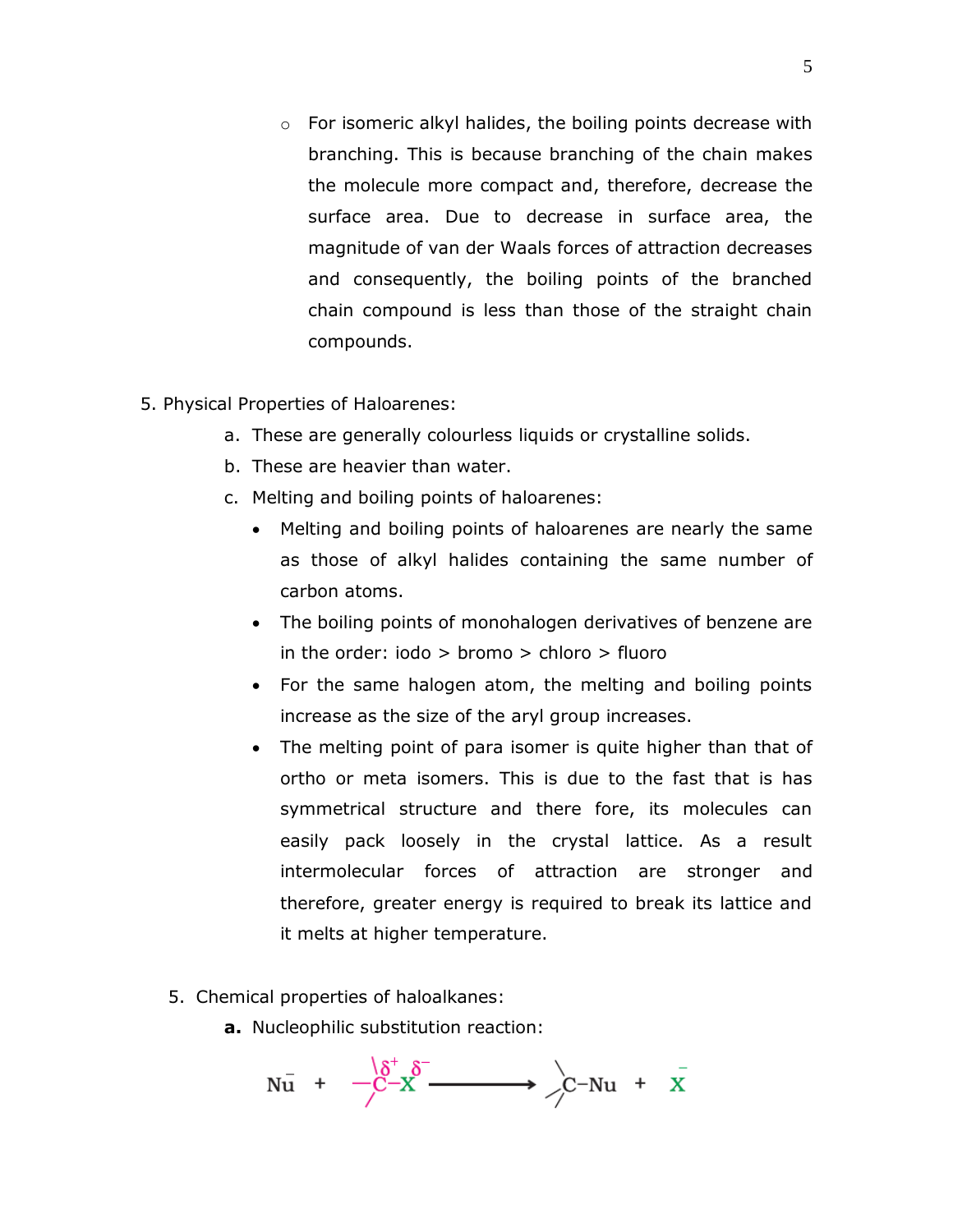Mechanism:

| $S_N$                                           | $S_N$ II                                        |
|-------------------------------------------------|-------------------------------------------------|
| First order reaction<br>Rate = $k$ [RX] [Nu]    | Second order reaction<br>Rate = $k$ [RX]        |
| Racemic mixture                                 | Inversion of configuration                      |
| One step reaction                               | Two step reaction                               |
| Order:<br>$CH_3X < 1^\circ < 2^\circ < 3^\circ$ | Order:<br>$CH_3X > 1^\circ > 2^\circ > 3^\circ$ |

 $R - X + aq$ . KOH  $\rightarrow$  R-OH + KX  $R - X + NH_3 \rightarrow R-NH_2 + HX$  $R - X + KCN \rightarrow R-CN + KX$  $R - X + AgCN \rightarrow R-NC + KX$ 

**b.** Elimination reaction: Dehydrohalogentaion( $\beta$  - elimination):

When a haloalkane with β-hydrogen atom is heated with alcoholic solution of potassium hydroxide, there is elimination of hydrogen atom from β-carbon and a halogen atom from the α-carbon atom. As a result, an alkene is formed as a product.

Zaitsev rule (also pronounced as Saytzeff) is followed.It states that "In dehydrohalogenation reactions, the preferred product is that alkene which has the greater number of alkyl groups attached to the doubly bonded carbon atoms."

- **c.** Reaction with metals:
	- Reaction with Magnesium: Grignard's reagent is formed:

 $R - X + Mg \xrightarrow{dry \text{ ether}} R$ MgX

 Wurtz reaction:  $R-X + 2$  Na + X-R  $\rightarrow$  R-R + 2 NaX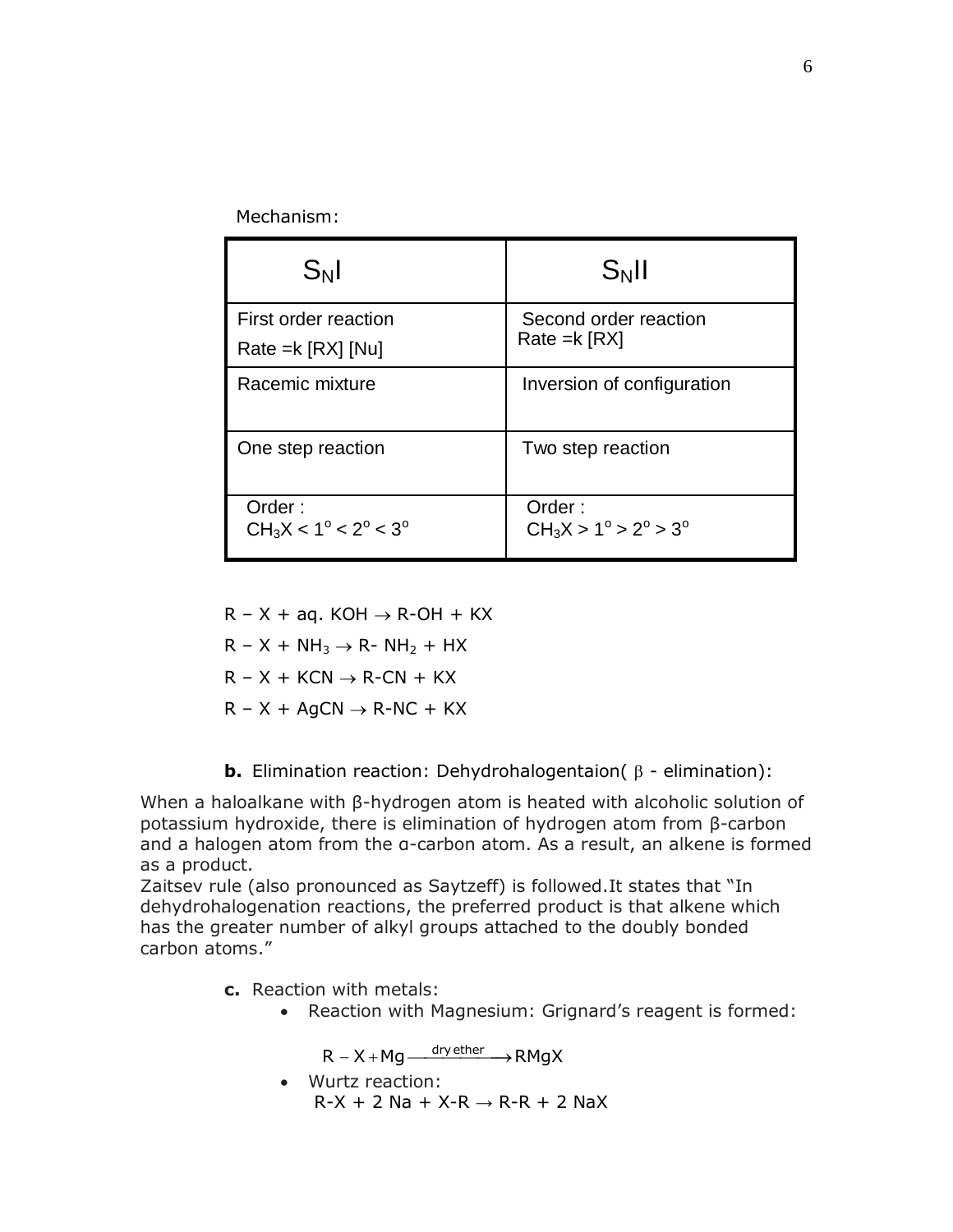6. Chemical properties of haloarenes:

## Dow's process:

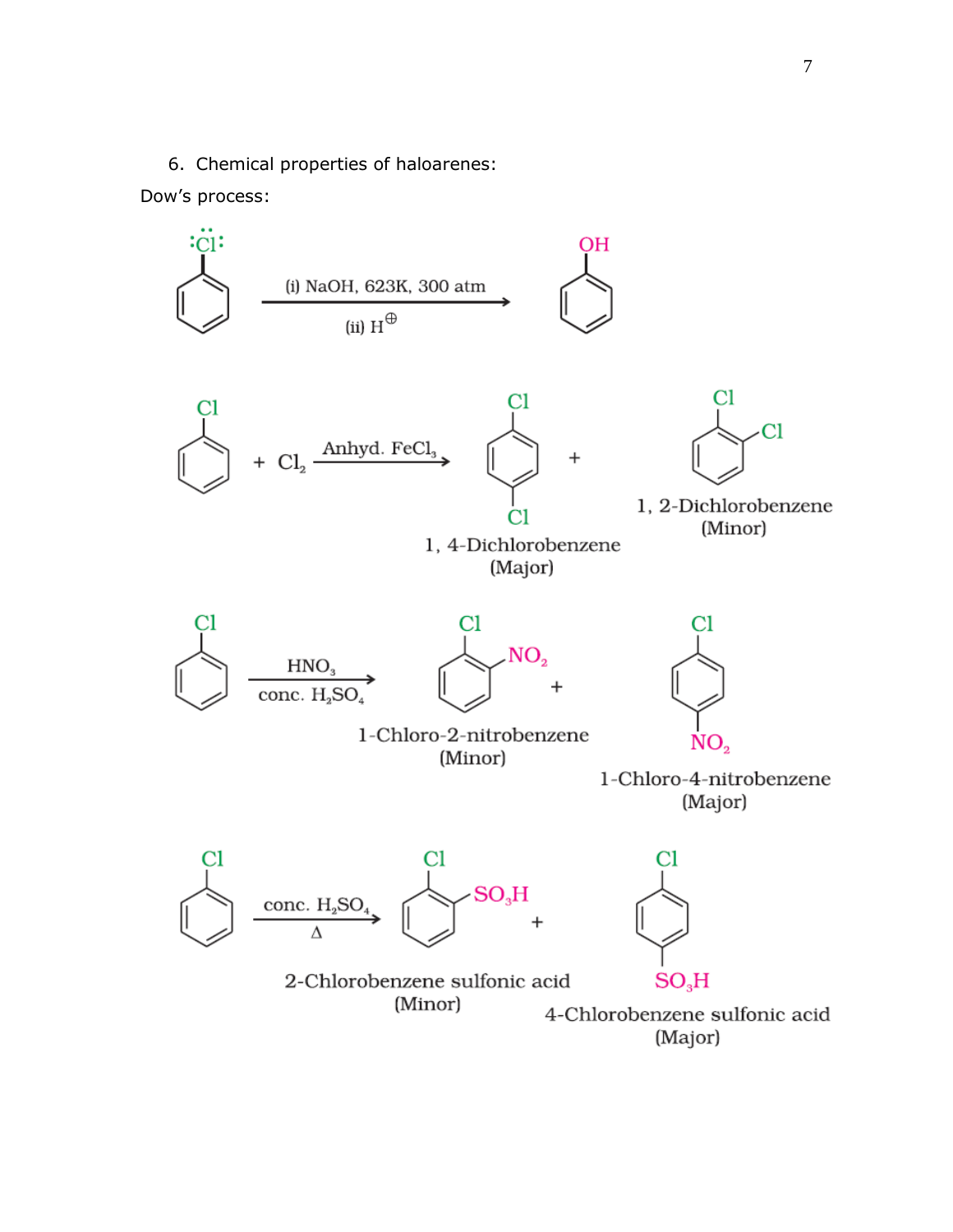

Fittig reaction:  $Ar-X + 2 Na + X-Ar \rightarrow Ar-Ar + 2 NaX$ 

Wurtz – fittig reaction:  $R-X + 2$  Na + X-Ar  $\rightarrow$  R-Ar + 2 NaX

7. Some important reactions for conversions:

 $R - X + KCN \rightarrow R-CN + KX$ 



From Grignard's reagent: